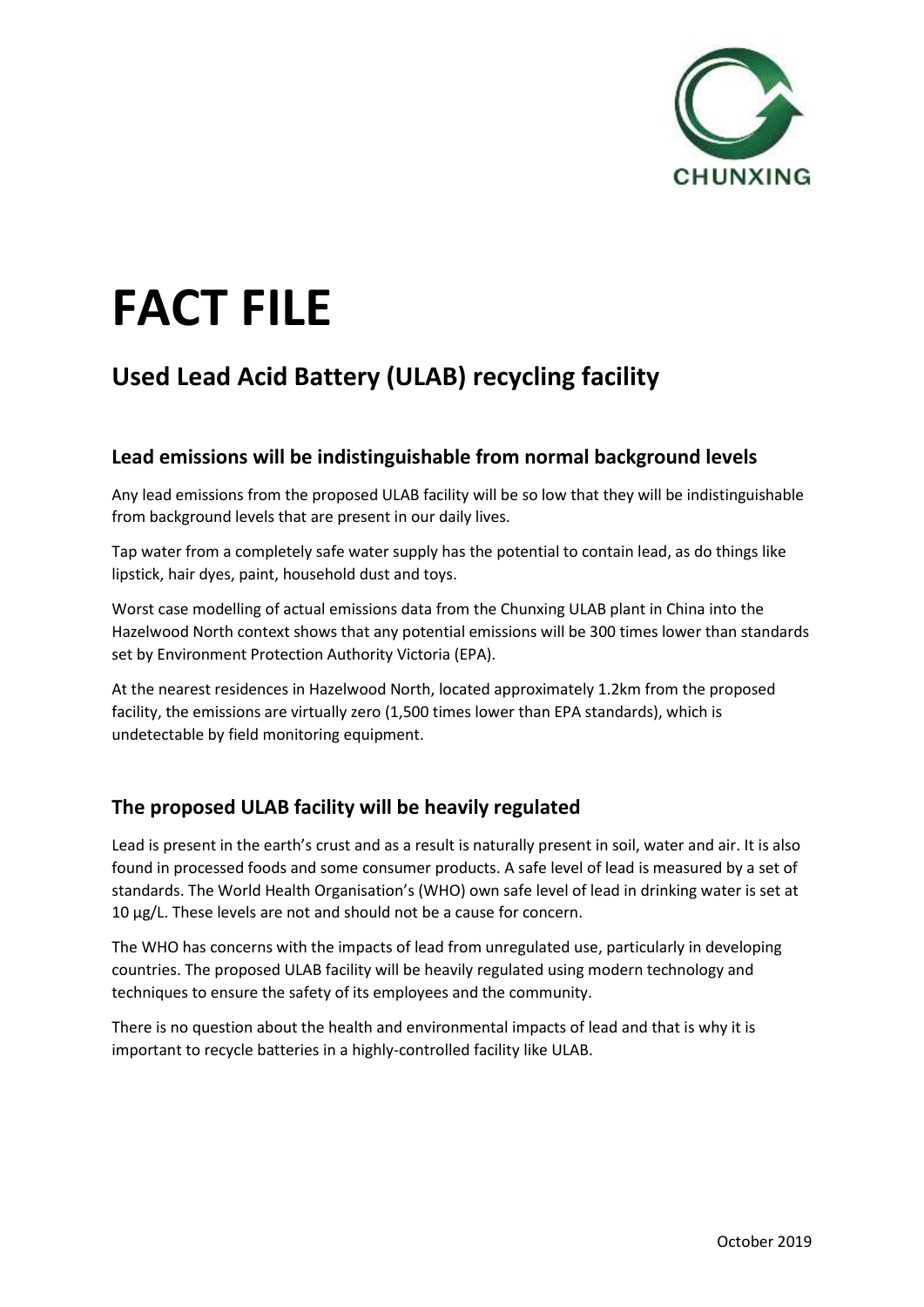

#### **World-leading technology in the Latrobe Valley**

Chunxing uses world-leading technology to recycle car batteries to ensure the safety of its employees and surrounding communities. Its Vertical Smelt Furnace (VSF) has been granted a Chinese invention patent.

Unlike traditional secondary lead smelting, Chunxing maximises lead recovery by employing both a 'melting' furnace (for one type of lead) and a 'smelting' furnace for the other type of lead present. This furnace has unique design characteristics to ensure high reaction efficiency and its chemistry is process-controlled to minimise emissions and maximise lead recovery.

The evidence of how new this technology is shows in its emissions performance. Another Australian car battery recycling plant, built in 2012, was considered 'best practice' at the time of its commissioning and is still highly regarded by NSW EPA. Emissions from the Hazelwood North facility are modelled to be significantly lower than those coming from this plant.

#### **There is no safer option**

Other technologies were evaluated in the Works Approval application, alongside Chunxing's VSF furnace and associated technology. Two other alternative technologies were reported;

- Hydrometallurgical (electrolytic) lead reduction
- Solvent dissolution followed by electrolysis

The only commercially available hydrometallurgical technology is based on leaching with hydrofluoric acid (an extremely dangerous acid), followed by electrowinning. However, this technology was trialed 40 years ago in Port Kembla, Australia and could not be commercialised due to major issues around health and safety, and environmental performance. Currently there is one commercial plant believed to be operating in Asia with many challenges of health and safety issues. Chunxing is not comfortable taking such risks with that kind of technology in Australia due to potential emission fluorine gas and leakage of reagents.

Another alternative is the Hydrometallurgical process. Research is currently being undertaken about this process which includes extraction using Methane-Sulfonic Acid (MSA) followed by Electrowinning. Again, this process has neither been tested commercially nor established. It is understood that a company in Western Australia is currently exploring its application for its lead bearing ores. Such ores are very different to batteries, which contain lead metal as well as other forms of lead that are unlikely effectively extracted with MSA. Chunxing cannot take a risk in applying such unproven technology due to concerns of potential unknown commercial, technical, environmental and health issues.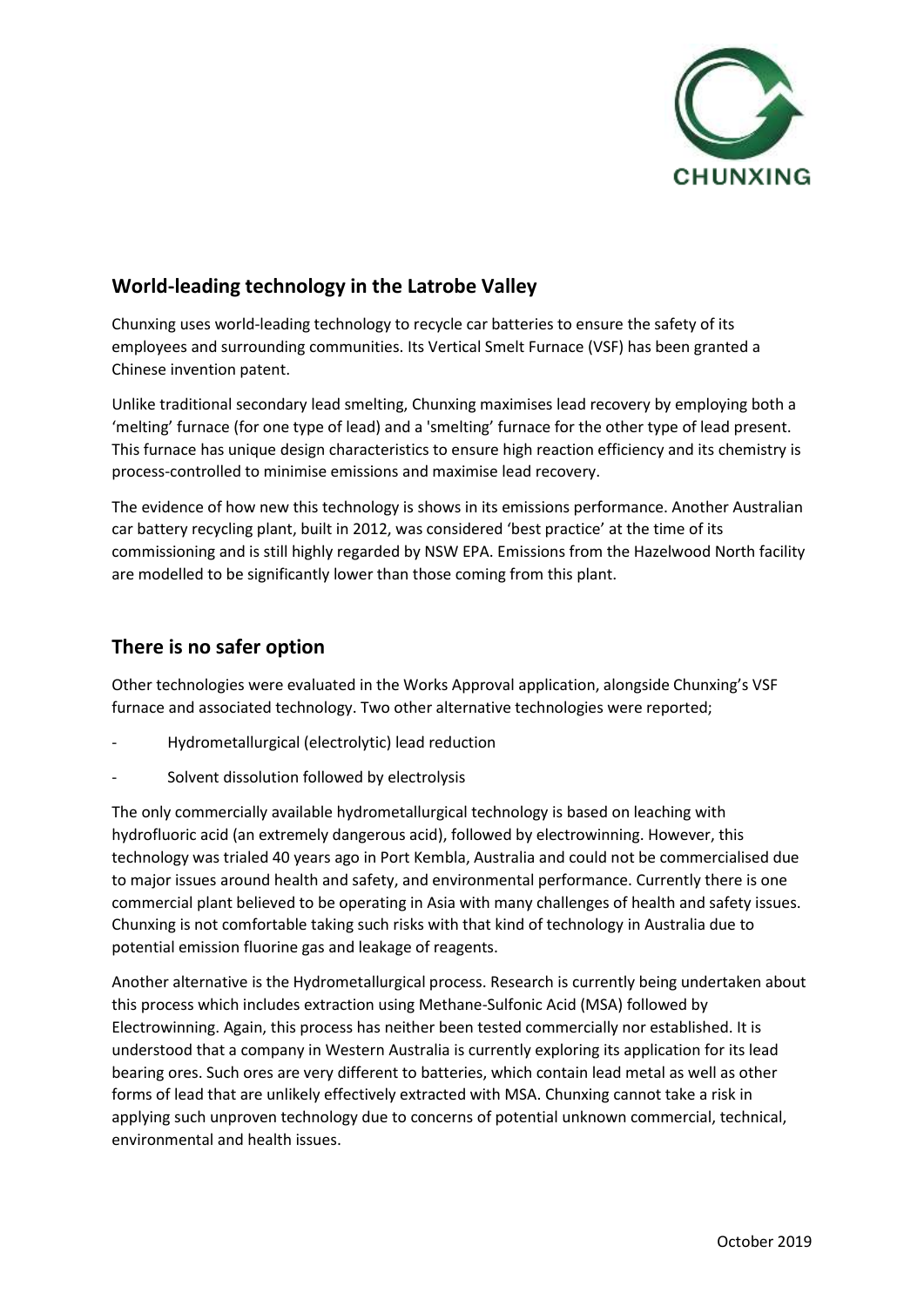

The solvent technologies are yet to be proven safe enough to be used at such a scale nor were they considered commercially viable for the proposed Latrobe Valley facility.

#### **The highest level of controls in the world**

Potential lead-exposed workers in Australia are strictly monitored by WorkSafe operational and blood testing regimes. Chunxing's technology is very low emission, highly automated, fully enclosed at every stage of the process and, most importantly, employs many layers of pollution control equipment beyond any other similar operation in Australia. Chunxing incorporates the highest level of controls in the world which eliminates lead dust.

Nevertheless, Chunxing follows standard procedures to ensure the safety of all onsite. Employees must change clothes on arrival to work and must shower and change clothes upon departure. All laundering of work clothing is done onsite.

Slag is the name of the solid glassy waste produced from smelting. There will be approximately 4,500 tonnes of slag produced from the Latrobe Valley facility that will contain lead. This will be handled in strict accordance with the required guidelines and will be disposed of at a prescribed industrial waste landfill licensed to accept such material.

#### **Proven in practice**

Once submitted, Chunxing's Works Approval Application must be assessed and ultimately approved by the EPA. Once the facility has been constructed the emissions performance predicted by the Works Approval must be proven in practice in the commissioning process.

The facility cannot proceed to the operational stage without further assessment by EPA, that must grant a *Commissioning Approval*. If emissions are not consistent with levels predicted by modelling, the facility must be re-engineered or retrofitted until it can demonstrate this level of performance.

Once an environmental protection licence has been granted by the EPA, emission limits are set as part of that licence at levels similar to those from commissioning. Compliance must then be demonstrated through regular monitoring and reporting to EPA. Furthermore, Chunxing has committed to providing emissions monitoring equipment at ground-level at various locations throughout the local community. Results from this monitoring will be available online as an added level of ongoing assurance. 24-hour stack monitoring data will also be available online.